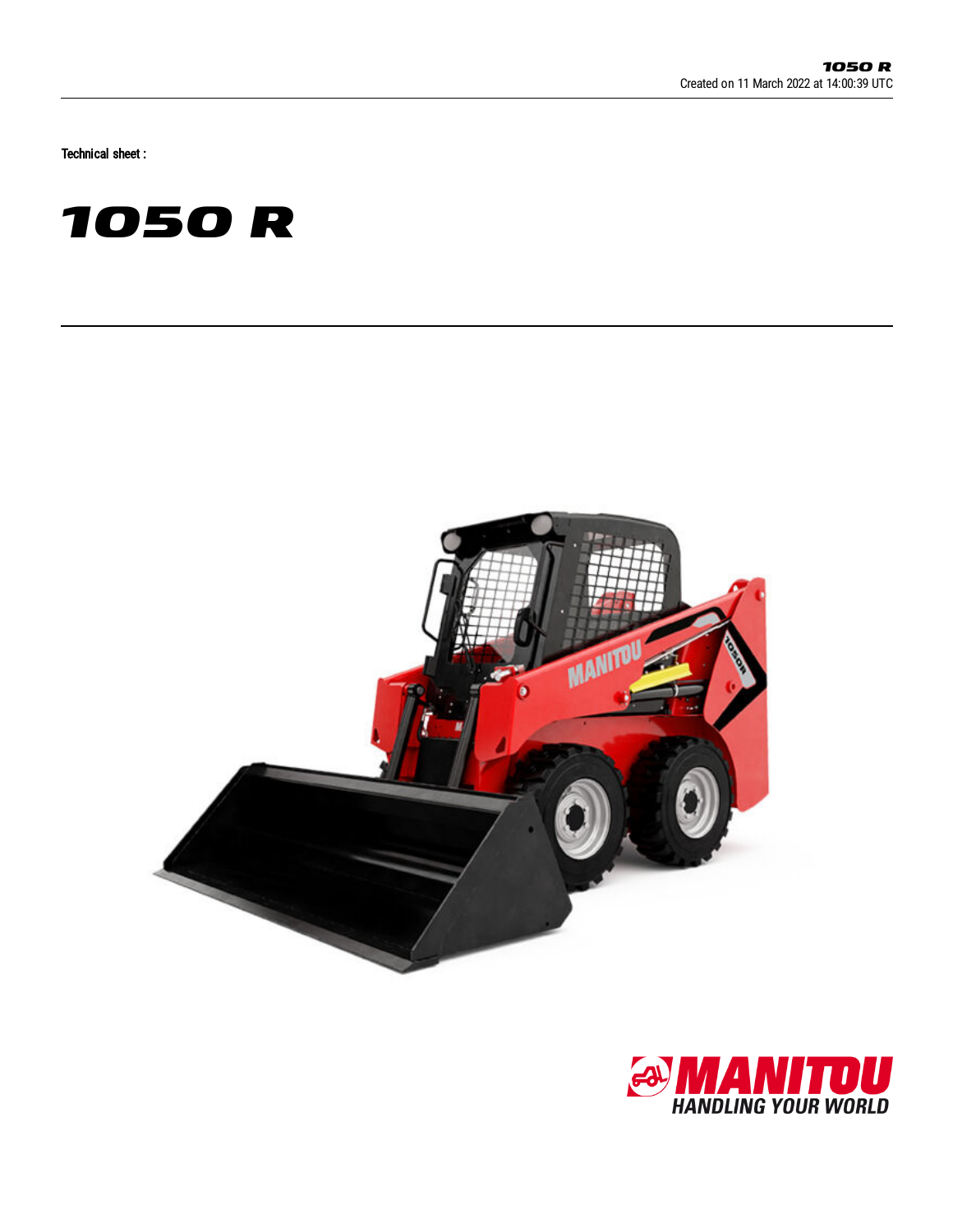| <b>Capacities</b>                                    |            | <b>Metric</b>     |
|------------------------------------------------------|------------|-------------------|
| <b>Rated Operating Capacity</b>                      |            | 476 kg            |
| Rated Operating Capacity with Optional Counterweight |            | 533 kg            |
| Unladen weight                                       |            | 1905 kg           |
| <b>Weight and dimensions</b>                         |            |                   |
| Overall Operating Height - Fully Raised              | h27        | 3546 mm           |
| Height to Hinge Pin - Fully Raised                   | h28        | 2746 mm           |
| Overall Height to Top of ROPS                        | h17        | 1786 mm           |
| Dump angle at full height                            | a5         | 42 °              |
| Dump height                                          | h29        | 2146 mm           |
| Overall length with bucket                           | 116        | 2896 mm           |
| Dump reach - Full height                             |            | 579 mm            |
| Rollback at ground                                   |            | 29°               |
| Seat to ground height                                | h30        | 828 mm            |
| Wheelbase                                            | y          | 876 mm            |
| Overall width less bucket                            | b1         | 1229 mm           |
| <b>Bucket Width</b>                                  | e1         | 1404 mm           |
| Ground clearance                                     | m4         | 152 mm            |
| Overall length - Less Bucket                         | 12         | 2258 mm           |
| Departure angle                                      | a2         | 26°               |
| Clearance Radius - Front with Bucket                 | b18        | 1763 mm           |
| Clearance Circle - Front without Bucket              | <b>b19</b> | 1120 mm           |
| Clearance Circle - Rear                              | wa1        | 1374 mm           |
| <b>Performances</b>                                  |            |                   |
| Travel speed (unladen)                               |            | 9.50 km/h         |
| Wheels                                               |            |                   |
| Standard tyres                                       |            | 27x8.5x15 HD      |
| Engine                                               |            |                   |
| Engine brand                                         |            | Yanmar            |
| Engine model                                         |            | 3TNV88C-KMS       |
| Gross Power (kW)                                     |            | 25.50 kW          |
| Net Power (kW)                                       |            | 24.70 kW          |
| Max. torque / Engine rotation                        |            | 108 Nm / 2800 rpm |
| Battery                                              |            | 12 V              |
| Alternator                                           |            | 40 kW             |
| Starter (kW)                                         |            | 2.30 kW           |
| <b>Hydraulics</b>                                    |            |                   |
| Standard flow - Auxiliary hydraulics                 |            | 55.10 l/min       |
| Auxiliary Hydraulic Pressure                         |            | 189.60 Bar        |
| <b>Tank capacities</b>                               |            |                   |
| Fuel tank                                            |            | 39.40             |
| Reservoir Capacity Hydraulics                        |            | 30.301            |
| Displacement                                         |            | 1.60l             |
| Noise and vibration                                  |            |                   |
|                                                      |            |                   |
| Environmental noise (LwA)                            |            | 101 dB            |
| Noise at driving position (LpA)                      |            | 80 dB             |

Vibration to whole hand/arm

 $< 0.93$  m/s<sup>2</sup>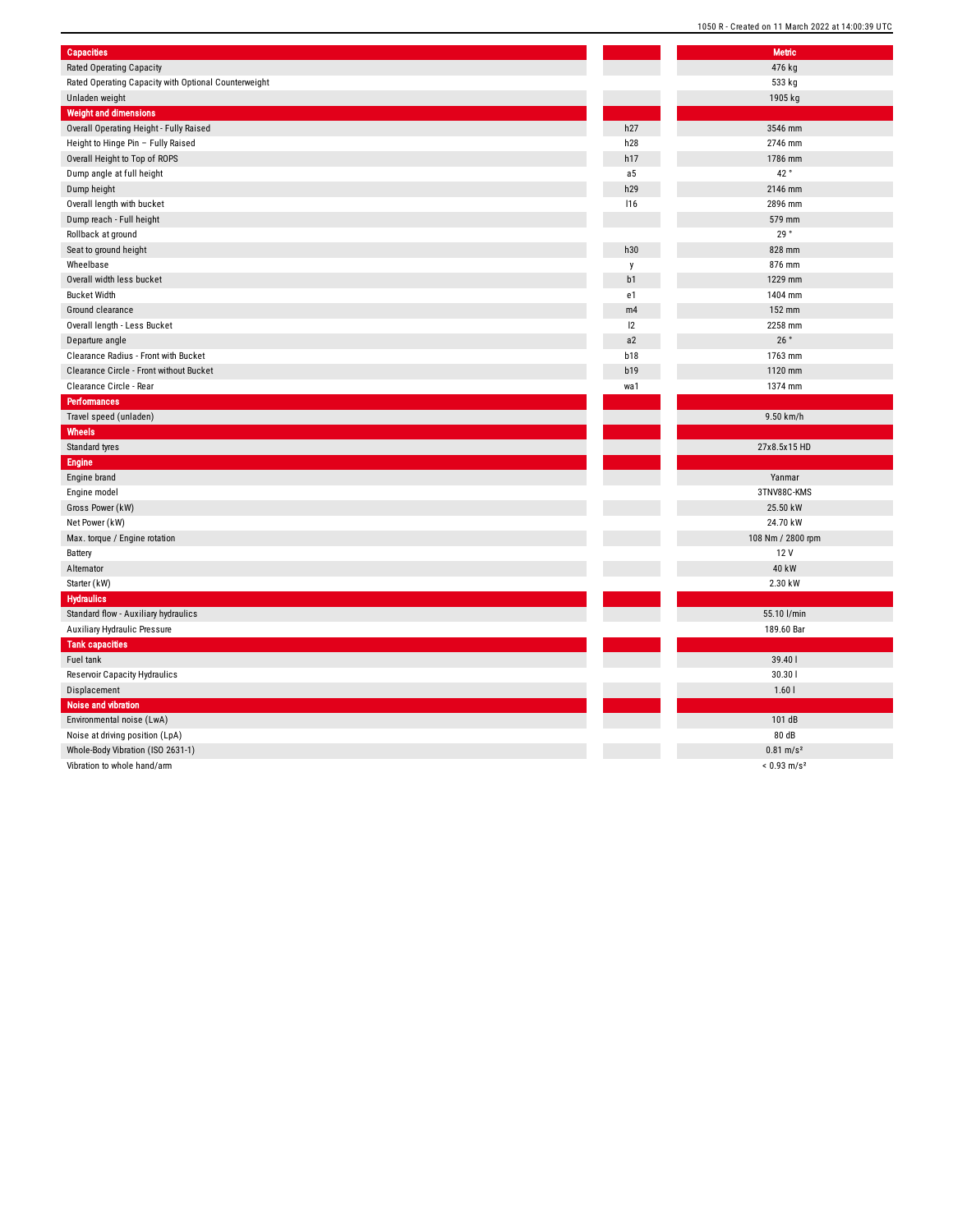## 1050 R - Dimensional drawing





## Equipment

| Integral Access Plate (removable)                | Standard |
|--------------------------------------------------|----------|
| <b>Lifting function</b>                          |          |
| All-Tach® Attachment Mounting System             | Standard |
| <b>Auxiliary Hydraulics</b>                      | Standard |
| Lighting                                         |          |
| Work Lights - Front and Rear                     | Standard |
| <b>Motorization/Power</b>                        |          |
| Engine Block Heater                              | Standard |
| <b>Operator station</b>                          |          |
| Cab Enclosure                                    | Optional |
| Foot and Hand Throttles 2                        | Standard |
| <b>Gehl T-Bar Controls</b>                       | Standard |
| Hand/Foot Controls                               | Standard |
| Heating                                          | Optional |
| High-Back Adjustable Seat                        | Standard |
| Horn                                             | Optional |
| ROPS/FOPS Level II Overhead Guard                | Standard |
| Sound Reduction Material                         | Standard |
| Suspension Seat - Mechanical                     | Optional |
| Other options                                    |          |
| Hydrostatic Drive - Servo                        | Standard |
| Selectable Self-Leveling Hydraulic Lift Action 4 | Optional |
| <b>Safety</b>                                    |          |
| Anti-Vandalism Protection                        | Standard |
| Back-Up Alarm                                    | Optional |
| Brake Control (Auto / Manual)                    | Standard |
| Hydraloc <sup>™</sup> Safety System              | Standard |
| Lift Arm Support Device                          | Standard |
| Operator Restraint Bar                           | Standard |
| <b>Secondary functions</b>                       |          |
| Counterweight                                    | Optional |
| <b>Full Instrumentation</b>                      | Standard |